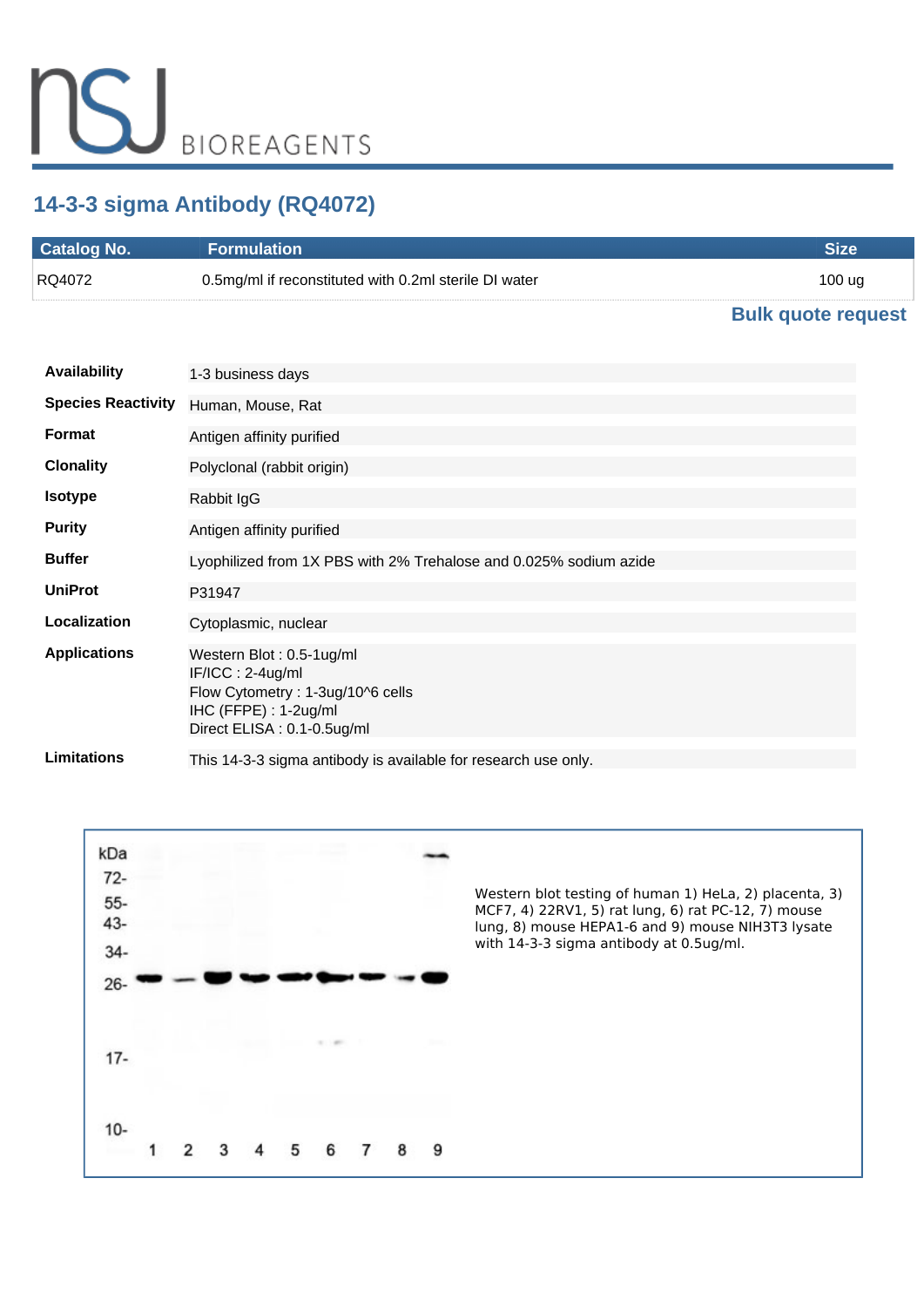

*IF/ICC staining of FFPE human A431 cells with 14-3-3 sigma antibody (green) at 2ug/ml and DAPI nuclear stain (blue). HIER: boil tissue sections in pH6, 10mM citrate buffer, for 10-20 min and allow to cool before testing.*



*IF/ICC staining of FFPE human A549 cells with 14-3-3 sigma antibody (green) at 2ug/ml and DAPI nuclear stain (blue). HIER: boil tissue sections in pH6, 10mM citrate buffer, for 10-20 min and allow to cool before testing.*



*IHC staining of FFPE human rectal cancer with 14-3-3 sigma antibody at 1ug/ml. HIER: boil tissue sections in pH6, 10mM citrate buffer, for 10-20 min and allow to cool before testing.*